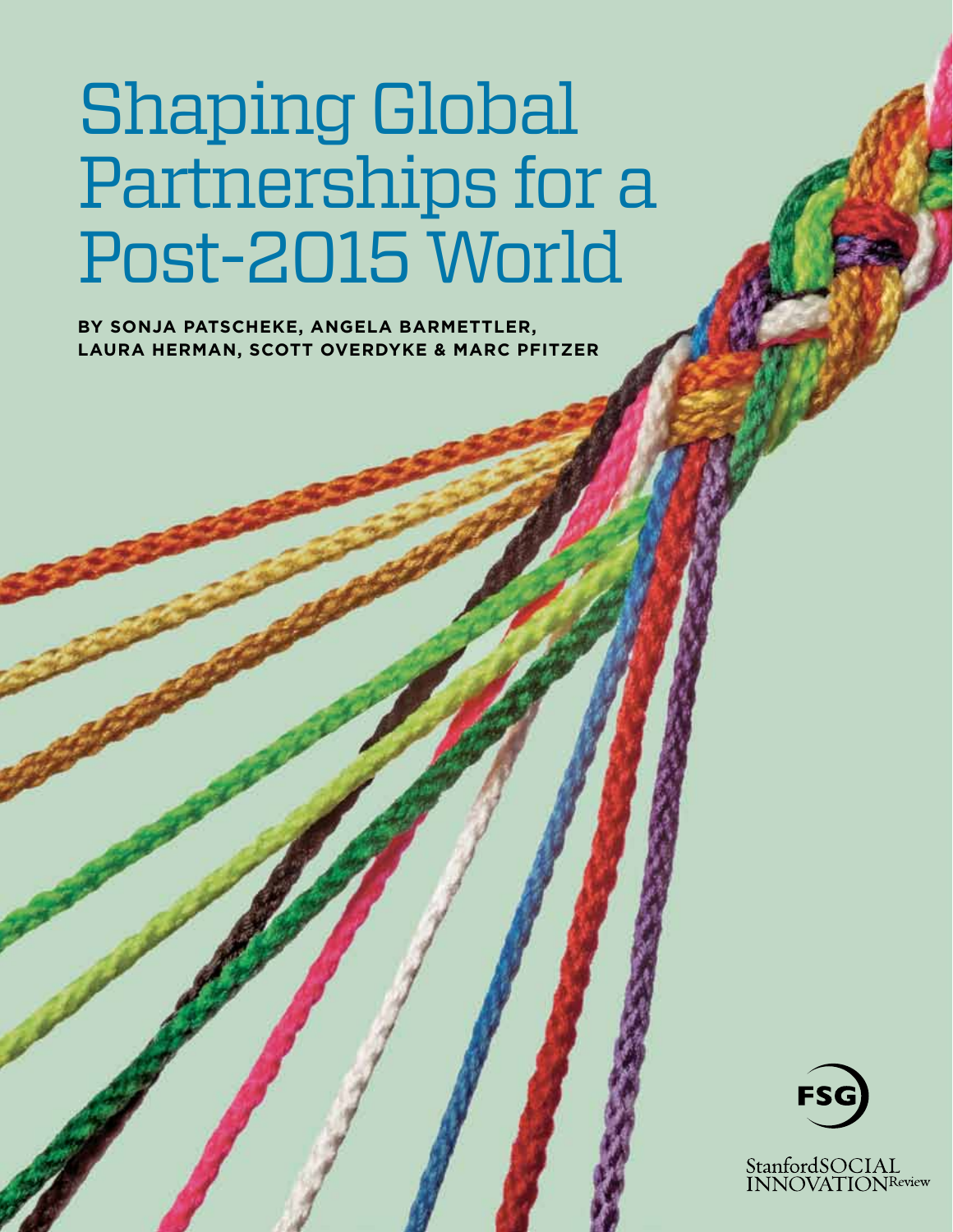# **ABOUT THIS ARTICLE**

Global partnerships have an essential role to play in advancing the post-2015 development agenda. This article explores lessons and best practices from six diverse initiatives on how to develop a common agenda, operate effective shared measurement systems, support and coordinate activities, facilitate communication and provide strong governance for global collaborative efforts. It offers important new insights for leaders and funders on how to build successful cross-sector partnerships from the global to the local level.

## **ACKNOWLEDGEMENTS**

We thank the following organizations for working with us on the research for this paper: Roll Back Malaria Partnership, Global Alliance for Improved Nutrition, Global Road Safety Partnership, World Economic Forum, Global Partnership for Education, and World Wide Fund for Nature. We are grateful to The William and Flora Hewlett Foundation and the Eli Lilly and Company Foundation whose support has made this publication possible.

February 2014

For more information, please contact Sonja Patscheke: **Sonja.Patscheke@fsg.org**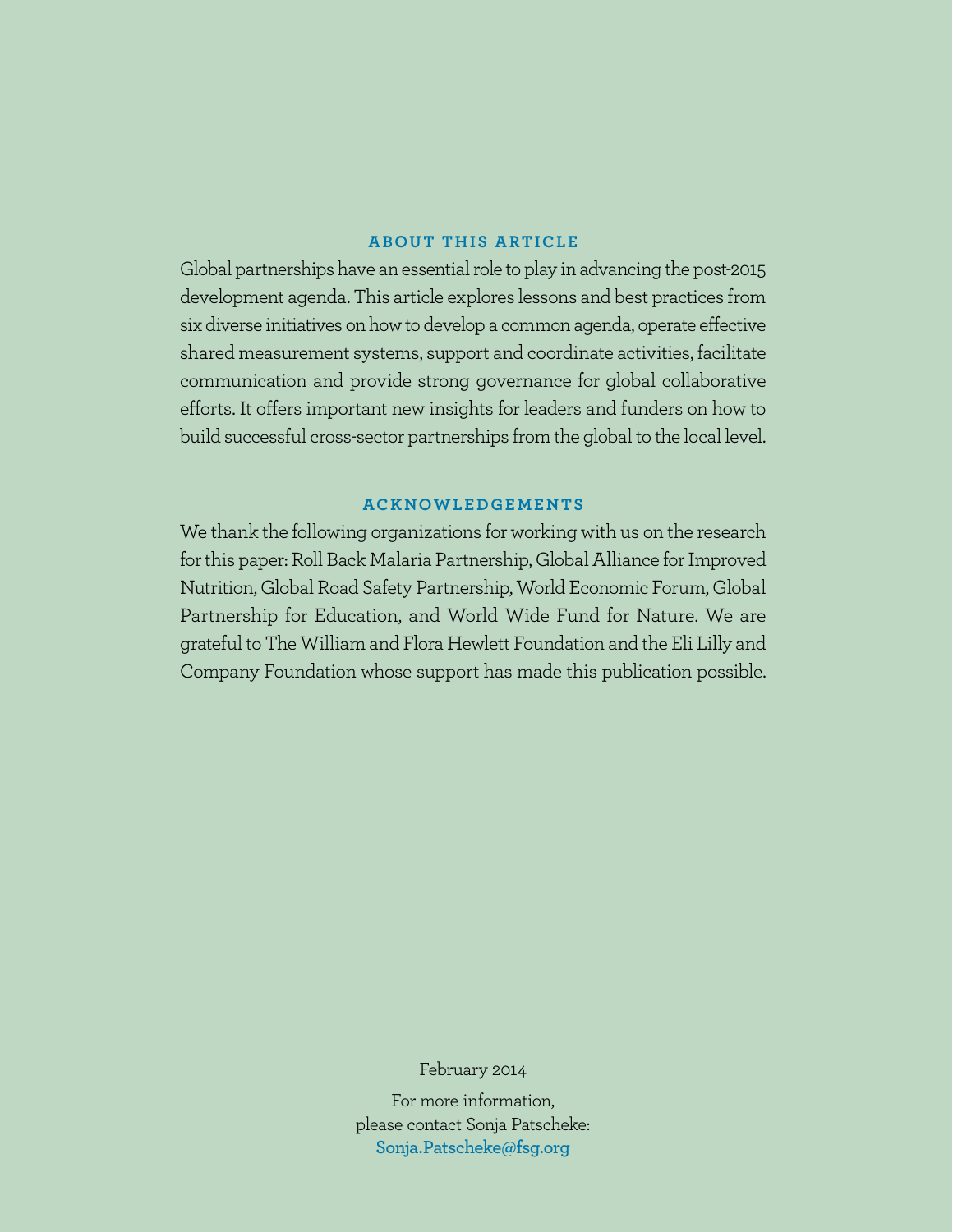# Shaping Global Partnerships for a Post-2015 World

*The principles of collective impact offer important lessons for architects of global collaborative efforts* By Sonja Patscheke, Angela Barmettler, Laura Herman, Scott Overdyke & Marc Pfitzer

*"What if fishermen, governments, industry, philanthropy, private investors, and conservation and development organizations worked together to apply the best strategies for restoring fisheries—and the communities that depend on them? What if these strategies addressed all the key elements of a fishery… so that change is comprehensive and lasting? What if fisheries became the sustainability success story of the early 21st century, creating more food, better livelihoods, prosperous businesses, and healthier oceans?"*

**THESE VISIONARY QUESTION ARTICULARED SOLUTE SHIP FOR VISION PARTICULARED SHIP for Oceans paint a picture of opti**ulated by the newly launched 50in10 initiative to support the World Bank's Global Partnermism and potential that aspirational leaders share when thinking about tackling the world's most pressing problems. To achieve its goal of restoring 50 percent of the world's fisheries in 10 years, a range of actors must work collaboratively to affect large-scale system change. Yet, no clear road map exists to translate this daunting vision into a pragmatic and effective global partnership. How does an initiative with such a bold goal as 50in10

create a partnership strategy and structure that works at the global, regional, and local level?

Progress on the post-2015 development agenda hinges on answering such a question. But the development field is littered with aspirational partnerships that fall short of executing their ambitious goals. Common pitfalls include disconnects between the global strategy and local implementation, a lack of shared measurement systems, and insufficient structures to manage the complexity. Despite much talk about the essential role of partnerships in advancing global development, best practices remain elusive and poorly documented.

**Marc Pfitzer** *is a managing director at FSG, where he leads the firm's Geneva office and Shared Value practice. Before joining FSG, he was a principal at the Boston Consulting Group. Marc has also been published in the* Harvard Business Review.

Undoubtedly, achieving key outcomes in health, education, economic development, and environmental sustainability requires working together across sectors in new and more effective ways. Too many isolated or sub-scale efforts fail due to partnership approaches incommensurate with the complexity of global challenges. What's needed is effective cross-sector collaboration that mobilizes the international community while also driving measurable progress on the ground. As we think about how global partnerships work best for sustainable global development beyond 2015, we believe that the concept of collective impact offers important lessons for the architects of the post-2015 world.

Actors around the world have been experiencing the power of collective impact and its five conditions of success.**<sup>1</sup>** The most important condition is establishing a backbone structure that acts as the glue, holding the partners together and ensuring that the other four conditions are in place. The backbone provides strategic coherence around the *common agenda*, establishes *shared measurement* and learning systems, supports the *mutually reinforcing activities* of the different partners, and facilitates continuous *communication*. It needs to provide strong leadership for the initiative while building ownership among the different partners like a conductor of a symphony

**Sonja Patscheke** *is a director at FSG, where she advises corporations, nonprofits and governmental agencies on strategy development and helps oversee the firm's Geneva office. Before joining FSG, she was a consultant at The Parthenon Group.* 

**Angela Barmettler** *is an associate in FSG's Geneva office. She previously worked on partnership development at the World Economic Forum.*

**Laura Herman** *is a managing director at FSG, where she leads the firm's global health practice. Before joining FSG over a decade ago, she was a consultant at Monitor Deloitte. Laura is a term member at the Council on Foreign Relations, and an advisor to Ashoka U, and VillageReach.*

**Scott Overdyke** *is a consultant in FSG's Boston office. Prior to FSG he worked in global development with the Peace Corps and in nonprofit financing with Razoo.com.*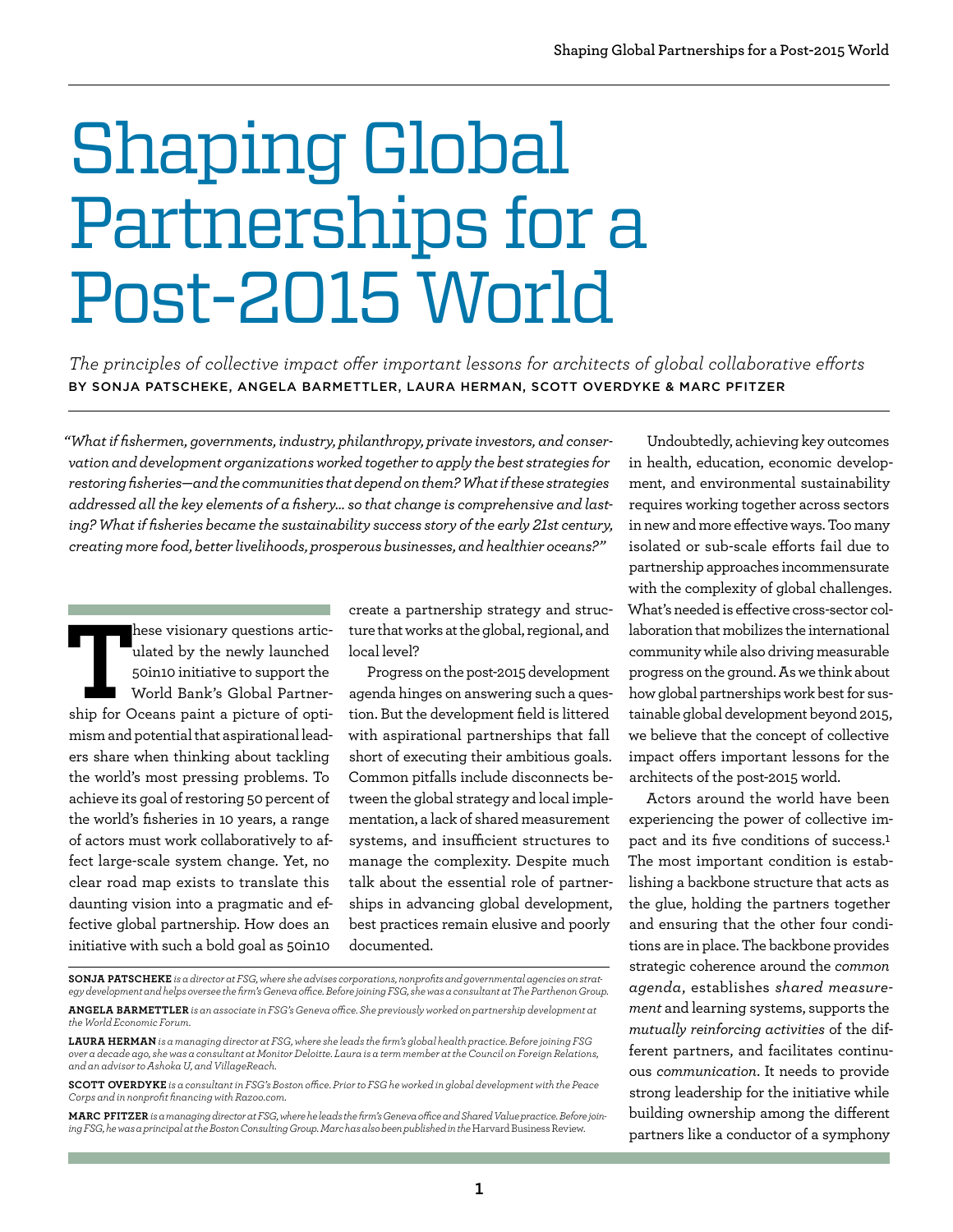allowing each participating organization to bring their particular strengths to the joint effort. Of course, the prerequisite of having a functioning support infrastructure is adequate funding. Funders of collective impact efforts have understood that it is precisely by investing sufficiently into the right backbone support that the partners will be able to achieve "more with less."

Over the last few years, we have studied and worked with many local collective impact initiatives that are helping solve

a social problem within a specific community, city, region, or country. We now seek to answer the questions we keep hearing from the global development community: How does collective impact apply to crosssector partnerships at the global level? What is different for global partnerships? What are best practices for leading and managing global partnerships?

To address these questions, we used a collective impact lens to research and evaluate a range of global partnerships, with a particular emphasis on six diverse initiatives: Roll Back Malaria Partnership, Global Alliance for Improved Nutrition, Global Road Safety Partnership, the World Economic Forum's New Vision for Agriculture, Global Partnership for Edu-



cation, and World Wide Fund for Nature. (See "Featured Initiatives.")

Not surprisingly, the most successful global partnerships already embody the five conditions of success. Take the Roll Back Malaria Partnership (RBM), for example, whose efforts to control malaria in Africa have saved an estimated 1.2 million lives since 2000. Or the Global Alliance for Improved Nutrition (GAIN) that can be credited with improving the nutritional content of food for an estimated 750 million people over the last decade. In each instance, partners from different sectors work through mutually reinforcing activities towards a common vision of success supported by shared measurement and efficient communication systems.



As with other collective impact efforts, RBM and GAIN both work through backbone organizations as their central nervous system. What's different is that these global partnerships have a multi-layered backbone structure where each layer plays a distinct role. Since partners contribute to different work streams in different locations—with some being mainly active at the global level and others focusing in specific geographies—coordination needs to happen at multiple levels. The global backbone generally focuses on defining a high level framework for action toward a common agenda and defining shared metrics while the local backbone organizations coordinate implementing partners on the ground in specific locations. And for some partnerships, an additional regional layer serves between the global and local levels to help the flow of expertise and information throughout the system. (See "Multi-Layered Backbone Structure.")

Despite the many successes already achieved through improved collaboration, not even the strongest partnerships have mastered this required division of labor. Getting the public, private and nonprofit sectors to work together is in itself a challenge, and the need for coordination

## **2**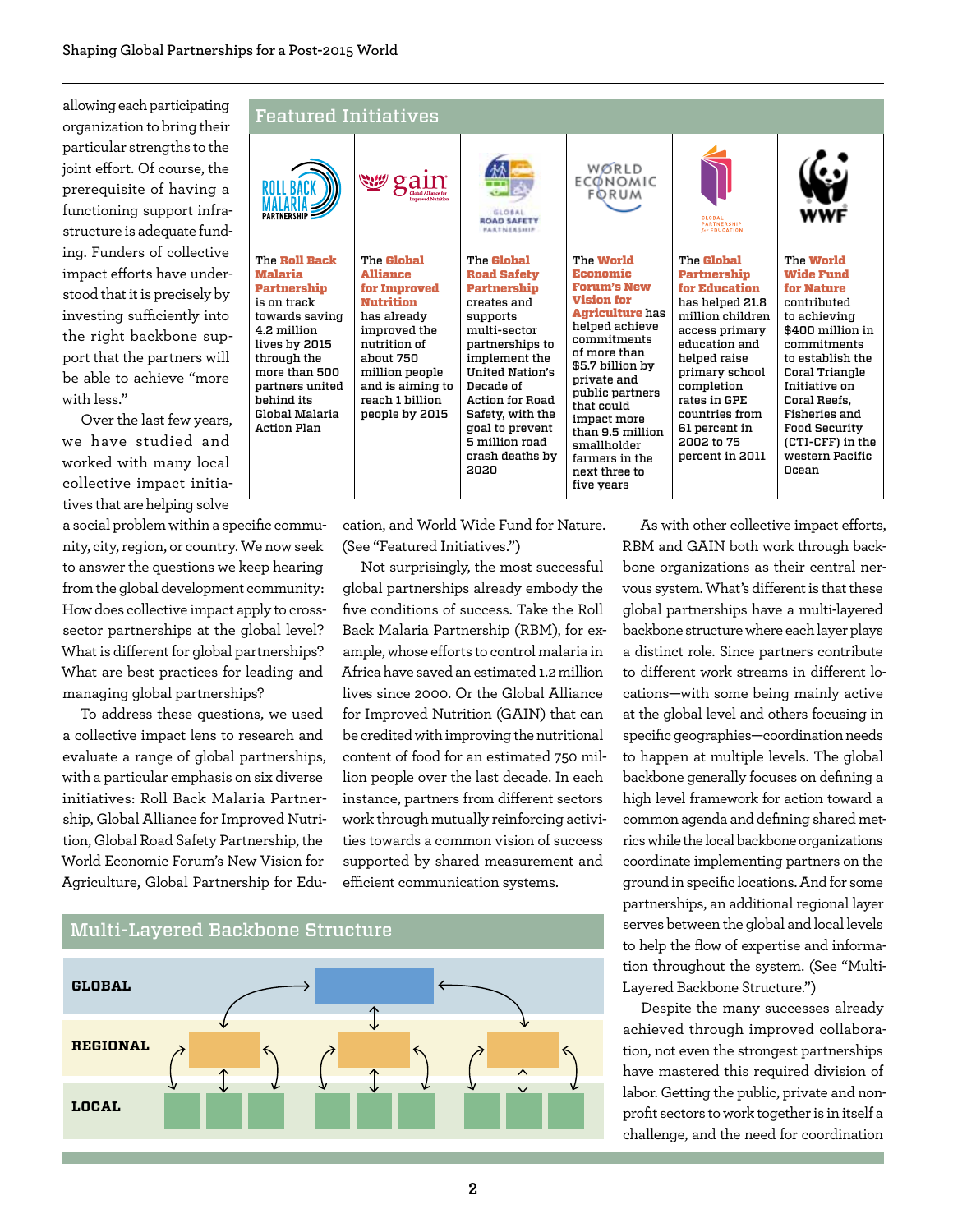at multiple levels adds another layer of complexity.

To better understand this division of labor for global partnerships, we examined the key roles of the global, regional, and local backbones for each core element of collective impact. It is our hope that these findings will provide guidance to the leaders and funders of global partnerships to enable them to reach their full potential. (See "Key Roles of Backbones to Ensure Success.")

#### **COMMON AGENDA**

*Leading an agenda-setting process* | Committing to a common agenda is the first step in developing an effective global partnership. In a post-2015 world, global partnerships cannot be merely issue or theme-based initiatives, but will require focused strategies and execution plans. The global backbone serves as the lynchpin for developing this common agenda. It offers a dedicated team to convene the core partners and facilitate the strategy development process. At this stage it is crucial that all key stakeholders can share

their perspectives on the boundary of the problem and potential solutions to ensure that the common agenda considers the interests and expertise of all relevant partners. Only then will the partnership and the global backbone have the legitimacy to lead the global effort and act as the steward of the common agenda. Getting a diverse group of actors from different sectors to agree on a common agenda for a complex issue is not easy, yet is a very important initial step toward building understanding and trust among the partners.

The World Economic Forum (the Forum) successfully facilitated the development of a common agenda during the launch of the New Vision for Agriculture. The team spent six months meeting with governments, agri-businesses, investors, farmer groups, development agencies, and

civil society groups to make the case for action and agree on the core issue to address. Once the boundaries of the issue were set, it took another year to develop a strategy to guide the partners' actions. The resulting agenda contains a three-pronged vision for change that encourages a holistic approach to agricultural development by addressing food security, environmental sustainability, and economic opportunity. Today, four years after its inception, the New Vision for Agriculture has engaged more than 250 organizations and catalyzed transformational, cross-sector partnerships in 14 countries across Africa, Asia, and Latin America.

Most global health and development challenges are active in far-flung locations, so actors need to agree where the partnership will focus its efforts. We've found that the exact selection criteria for geographic focus will vary by organization according to their mission, operating environment, and the type of issue in question. However, partners usually focus on locations where the problem is most severe and that display

a high readiness for change, including having local issue champions and adequate financial resources available to get started.

In road safety, for example, the challenge is enormous: every year, nearly 1.3 million people die as a result of road traffic collisions and 20 to 50 million more people sustain non-fatal injuries. To help reduce the number of fatalities, the Global Road Safety Partnership (GRSP) was founded in 1999, on the initiative of the World Bank, to work toward sustainably reducing death and injury on the roads in lowand middle-income countries, where 90 percent of road traffic deaths occur. The partnership selected its focus countries primarily based on the incidence of road fatalities, supplemented with more practical considerations of the probability of success: the government's recognition of the problem and willingness to act, the existence of adequate financial resources to support the initiative, and strong leadership from an influential road safety champion. In those countries GRSP works closely with governments to set up cross-

| Key Roles of Backbones to Ensure Success     |                                                                                                                                                                                                                                                                                |                                                                                                                                                                                                                |                                                                                                                                                                                   |
|----------------------------------------------|--------------------------------------------------------------------------------------------------------------------------------------------------------------------------------------------------------------------------------------------------------------------------------|----------------------------------------------------------------------------------------------------------------------------------------------------------------------------------------------------------------|-----------------------------------------------------------------------------------------------------------------------------------------------------------------------------------|
|                                              | <b>GLOBAL</b>                                                                                                                                                                                                                                                                  | <b>REGIONAL</b>                                                                                                                                                                                                | <b>LOCAL</b>                                                                                                                                                                      |
| Common<br>Agenda                             | ◆Drive and fund strategy<br>development process<br>$\triangle$ Act as steward of the<br>common agenda<br>◆Prioritize countries/<br>places for interventions                                                                                                                    | $\blacklozenge$ Support countries in<br>creating local strategies<br>(by translating global<br>strategy)                                                                                                       | ◆ Translate global<br>strategy into local<br>strategy and activities<br>$\blacklozenge$ Align existing plans/<br>activities                                                       |
| <b>Shared</b><br><b>Measurement</b>          | $\blacklozenge$ Establish a shared<br>measurement system<br>◆Aggregate, interpret and<br>share data<br>$\blacklozenge$ Identify key areas for<br>learning<br>$\blacklozenge$ Provide technical<br>assistance to local<br>backbone/partners                                     | $\blacklozenge$ Identify trends in<br>specific regions<br>$\blacklozenge$ Facilitate learning<br>across countries/<br>regions<br>$\blacklozenge$ Provide technical<br>assistance to local<br>backbone/partners | ◆Collect, interpret and<br>share data<br>◆Facilitate learning<br>across partners                                                                                                  |
| Mutually<br>Reinforcing<br><b>Activities</b> | $\blacklozenge$ Mobilize and coordinate actors at the global and<br>regional levels<br>$\blacklozenge$ Raise funds to support activities<br>♦ Support implementation through technical<br>assistance                                                                           |                                                                                                                                                                                                                | $\blacklozenge$ Mobilize actors at the<br>Incal level<br>$\blacklozenge$ Coordinate activities,<br>convene partners<br>$\blacklozenge$ Raise funds to support<br>local activities |
| Communication                                | $\blacklozenge$ Encourage communication and knowledge sharing<br>within the partnership<br>◆ Ensure strong communication channels between<br>different backbone levels<br>◆ Create and maintain a sense of urgency with funders<br>and partners<br>◆Advocate for policy change |                                                                                                                                                                                                                | $\blacklozenge$ Encourage communi-<br>cation and knowledge<br>sharing among local<br>actors<br>$\bullet$ Promote external<br>communications with<br>different stakeholders        |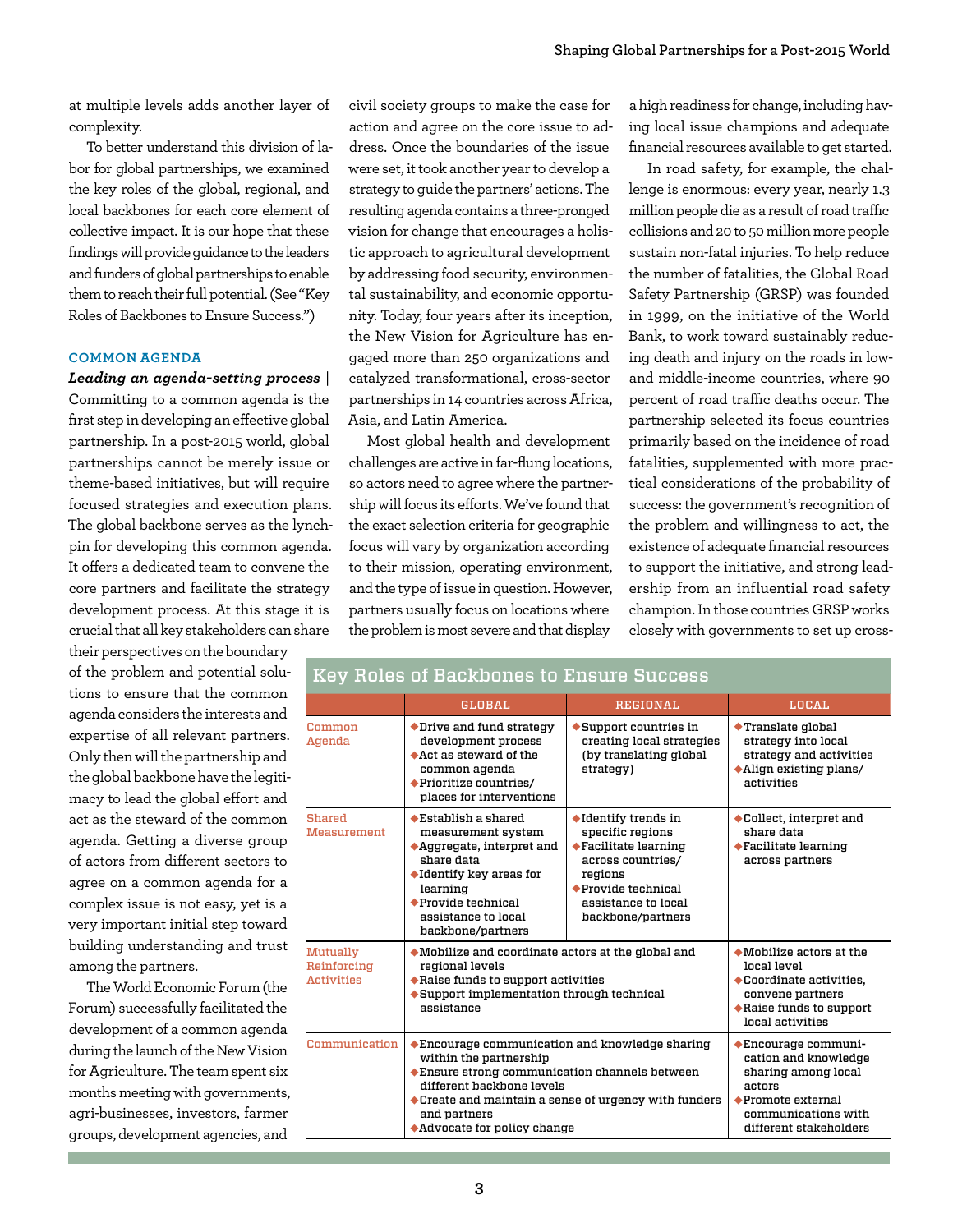sector partnerships, build the capacity of local road safety police and officials, collect and share global best practices, and advocate for supportive legal frameworks.

*Translating the agenda to local contexts* | Of course, a common agenda at the global level means nothing unless it gets translated into locally adapted strategies and activities. This process has to be driven by the local backbone and in-country actors since they understand the local context best. The global backbone can help by offering technical support when needed. GRSP works through a network of advisors from either their own local offices or from the global backbone office, who work closely with the relevant ministries in-country on the design and implementation of locallytailored road safety strategies. These reflect the framework of the "Decade of Action for Road Safety 2011-2020," the global call to action by the United Nations, as well as local conditions on the ground.

#### **SHARED MEASUREMENT**

*Driving consensus on shared measurement* | Once partners unite behind a common agenda, the next step is to design a shared measurement system, which is central to any collective impact effort. Shared measurement is not just about defining and tracking key development indicators, it is also about putting a stake in the ground to define the goals and metrics used to evaluate progress and to design a process for learning from the data that is collected. It is the ultimate test of whether the partnership truly shares a common agenda. Importantly, the shared measurement process needs to be designed with a strong focus on sharing insights and best practices throughout the system as partners are learning what works and what doesn't work on the ground.

The global backbone, as the steward of the common agenda, is best positioned to create consensus on a common measurement system and key performance metrics. Look at the Roll Back Malaria Partnership (RBM), launched in 1998 to

mobilize coordinated action against malaria worldwide. The global secretariat was tasked with the creation of the Global Malaria Action Plan (GMAP) to eradicate malaria. This global framework for action defines the partnership's objectives and strategy and estimates the annual funding needs to achieve RBM's goals for 2015 and beyond. To assess the global malaria disease burden and set the partnership's

four Sub-Regional Networks (SRNs) in East, West, Central and Southern Africa are well positioned to spot trends and bottlenecks by monitoring regular inflows of country data. They extract and share key learnings from across the network at their annual meetings and support countries in reviewing and updating their national plans based on the best available strategies and practices.

To systematize the learning process

In a post-2015 world, global partnerships will require focused strategies and execution plans. The global backbone serves as the lynchpin for developing this common agenda.

objectives, RBM engaged in a two-year consultative process with global health actors including the World Health Organization (WHO) and the Global Fund for AIDS, TB and Malaria (the Global Fund). It then helped establish common metrics for all countries for key indicators such as the delivery of bed nets and rapid diagnostic tests and treatments, to facilitate the aggregation and interpretation of data.

*Collecting and compiling relevant data* | Again, it is at the local level where the shared measurement plan needs to trigger action. While a global measurement framework may recommend a set of indicators, those measures may not be readily available at the local level. It is the local backbone's role to ensure that the appropriate data is collected from all incountry partners. In the case of malaria, the national ministries of health perform the local backbone functions and make sure all relevant data is collected and compiled into quarterly reports that appear on RBM's website, allowing actors at any level of the partnership to track country by country progress in terms of expenditure and interventions.

A regional backbone structure can be a helpful middle layer between the global and the local levels. As the first aggregation point beyond the local level, RBM's

across all levels of the partnership, RBM convenes two types of working groups organized around specific areas of functional expertise. The first type, the "alignment" working groups, enables partners to reach consensus and agree on best practices regarding different problems, such as malaria in pregnancy. The second type, "coordination" working groups, focuses on implementing these best practices in the different areas of RBM's work through the SRN planning cycles.

The complexity of global partnerships and the issues they address also calls for a level of pragmatism in measurement. Where possible, efforts seek to take advantage of data already being collected in a standardized way for other purposes. The Global Partnership for Education (GPE), for example, uses common frameworks such as the Millennium Development Goals and Education for All Goals to help define its ultimate objectives in expanding access to education. When it comes to measurement, it utilizes existing education data captured locally and internationally by organizations such as UNESCO to measure progress against national education plans and identify opportunities for improvement. If necessary, GPE funds technical assistance to help assess and improve measurement systems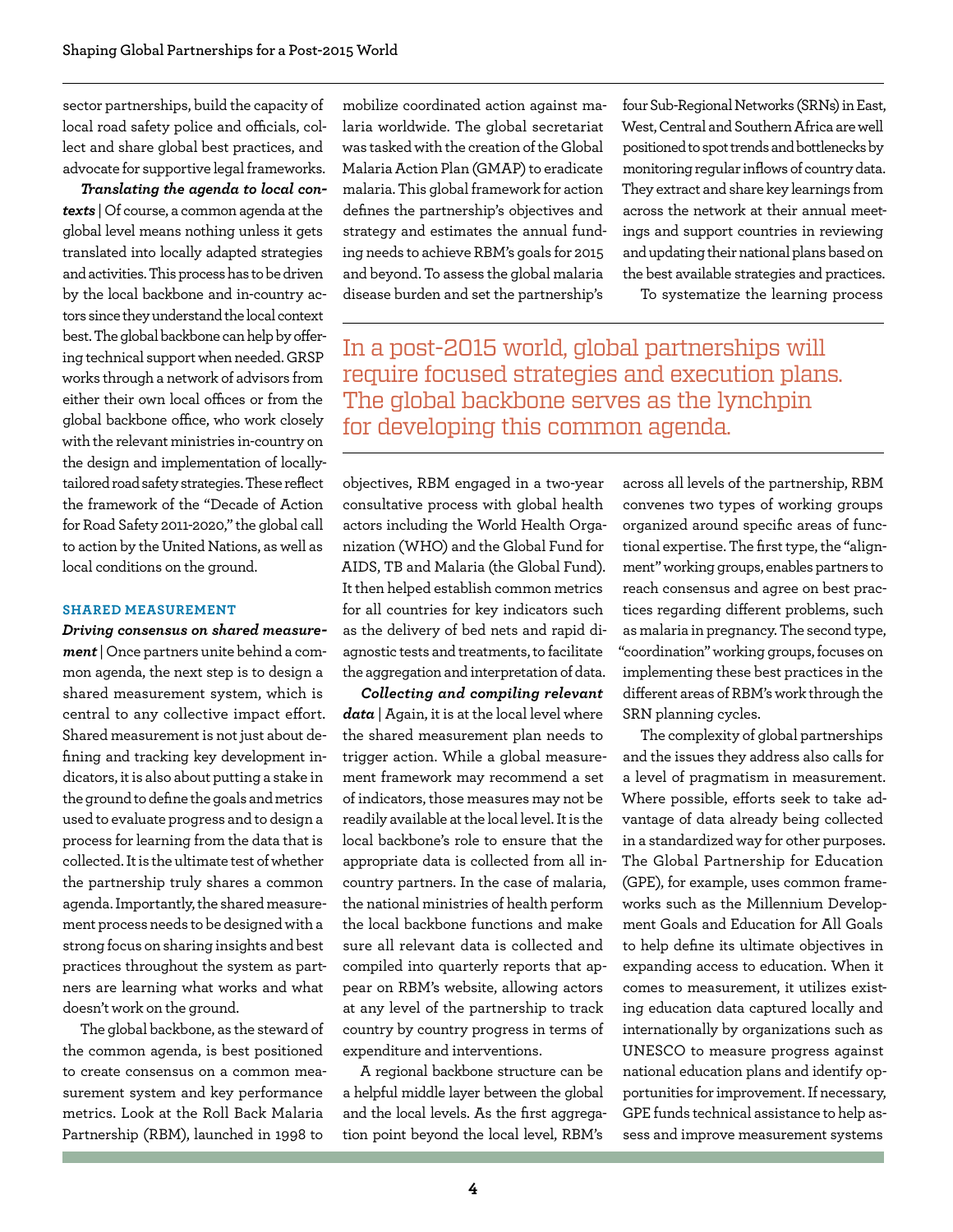at the national level to improve the quality of the data. (See "Progress Monitoring v. Impact Assessments.")

## **MUTUALLY REINFORCING ACTIVITIES**

Tackling intransient global development challenges in a post-2015 world requires harnessing the best efforts of partners from all sectors in pursuit of a common agenda. In a collective impact effort, the backbone infrastructure coordinates partners' contributions to ensure that all activities are complementary and mutually reinforcing, leading to progress toward the shared objectives. The local backbone's core functions are mobilizing partners and coordinating activities on the ground. The global and regional backbones can support implementation by mobilizing and coordinating partners at the global and regional level, raising funds for activities, and providing technical assistance.

*Mobilizing funding and supporting partner activities* | The Global Alliance for Improved Nutrition (GAIN) is a powerful example of how a global organization can raise funds to support activities and help mobilize and coordinate a diverse group of actors around a common vision. GAIN was launched in 2002 to improve access to nutritious foods on a global scale by supporting the development of public-private partnerships. Itself an alliance of governments, civil society groups, private sector companies, and international organizations, GAIN serves as a funder, implementer, and convener for nutrition-based projects in more than 30 countries around the world.

Since its inception, GAIN has mobilized hundreds of millions of dollars for nutrition from global actors. Yet, funding alone is not enough. GAIN also strengthens the infrastructure on the ground to help implementation and ultimately, improve the nutritional status of key populations. For its Food Fortification Program, GAIN builds the infrastructure through the creation of and support for a national cross-sector group known as a national

fortification alliance (NFA). The NFA is a collection of representatives from government, private sector including food processing industries (e.g., oil refineries, flour millers, and salt factories), civil society, international agencies, development agencies, and academia. NFAs are initially coordinated by an "executing agent," an independent organization contracted by GAIN to implement food fortification activities. The executing agent is tasked with laying the groundwork for the cross-sector partnership, helping to build consensus around a common agenda, and providing oversight to food fortification programs.

The NFA comprises working groups to provide oversight of the work to fortify food that requires parallel progress along a number of different fronts. A common fixture in many collective impact efforts, working groups are typically organized by subject or functional area and bring together partners working on similar activities. In Kenya, for example, the national NFA includes five working groups, or committees—the Product Delivery Committee, Communications Committee, Policy and Advocacy Committee, Monitoring & Evaluation Committee, and Finance Committee. Each committee is

led by the subject or functional expert of the group. For instance, the Communications Committee is led by Population Services International (PSI), allowing the broader alliance to benefit from PSI's expertise in public advocacy as well as its recognition within civil society. Similarly, the other working groups leverage the skills of their members to promote activities across the food system—from food quality standards and enforcement mechanisms to manufacturing investments and transportation infrastructure. Thus, civil society groups help to build community awareness and drive demand for fortified foods; private industry works on producing and supplying the necessary products and services; the Ministry of Health determines the local health needs; and donors spot gaps in the system and seek linkages with other programs.

GAIN's global backbone not only funds the initial creation of NFA's and supports grants implemented by the executing agents in managing the food fortification activities, but also provides technical assistance to governments, the working group leaders, private sector partners and many of the local stakeholders on an as-needed basis. This could come in the form of direct support

# Progress Monitoring v. Impact Assessment

**M**easurement systems and processes are often weak because there is confusion about the purpose of measurement. Shared measurement in collective efforts focuses on a small set of key indicators that are shared among all partners in order to track the partnership's progress, make sure that activities remain aligned, promote learning, and establish accountability.

Multiple forms of measurement exist. Two of the more common ones are:

- Progress Monitoring: Indicators are tracked frequently and serve to inform strategic adjustments and action on an ongoing basis.
- <sup>n</sup>Impact Assessment: Progress monitoring can be supplemented by selected in-depth impact studies that investigate specific questions about the effectiveness of different approaches and their longer-term impact to inform major strategic revisions.

In most instances, the global backbone is best positioned to commission these in-depth studies and share findings with partners. Individually, partners in global efforts will continue to measure what is important to their organization's mission which may go well beyond the agreed upon shared indicators of the partnership.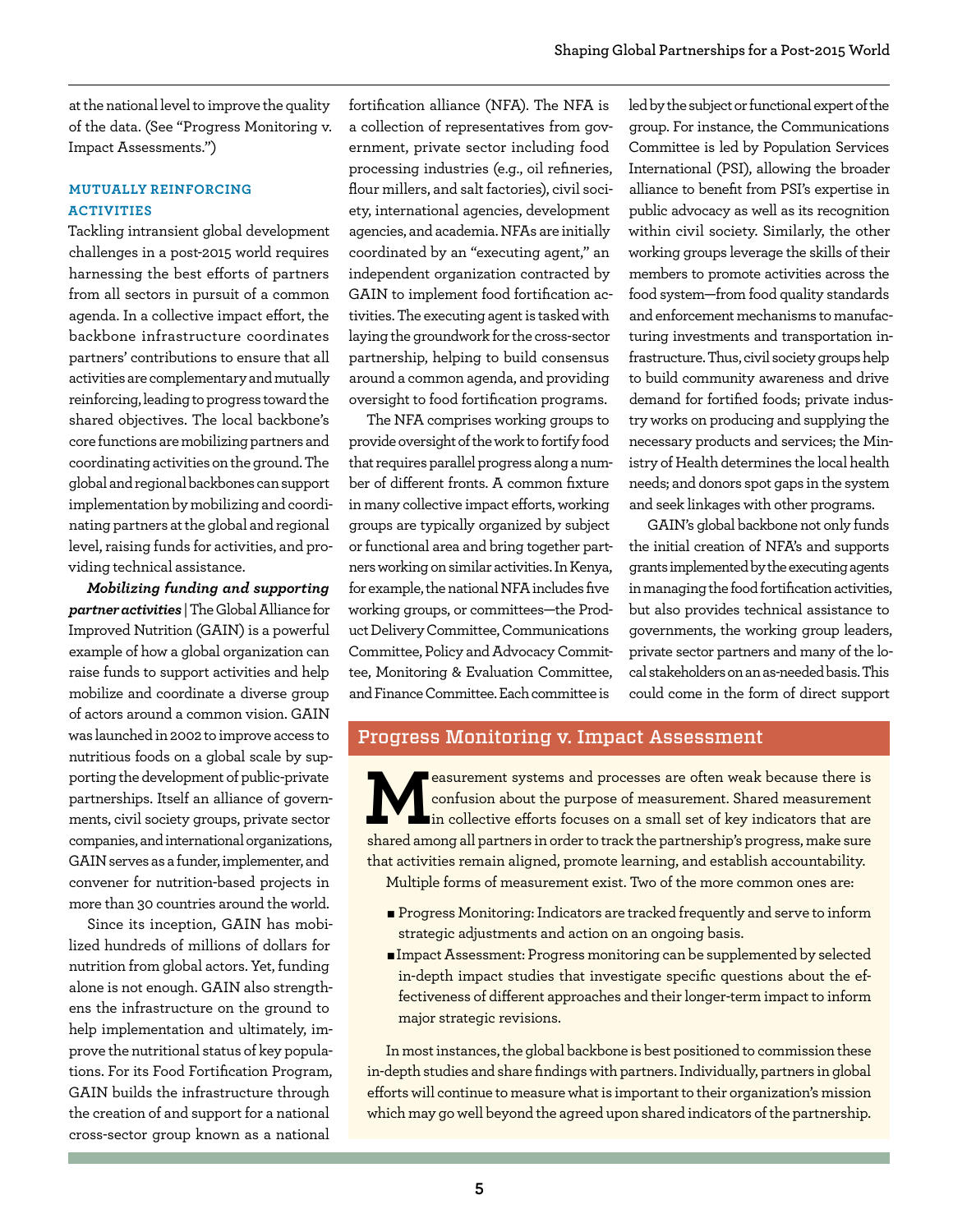from GAIN's specialists at the global level or through the activation of an extensive network of global nutrition consultants that GAIN calls upon for facilitation and technical assistance. By leveraging the diversity of experience and knowledge of external consultants, GAIN is able to maintain a relatively lean organizational structure while operating in dozens of countries across the world. (For another example of an alliance see "The Coral Triangle Initiative.")

#### **COMMUNICATION**

## *Sharing knowledge and building trust*

| Achieving success in global partnerships requires connecting partners from different cultures, time zones, and often languages. Actors from the private, public, and nonprofit sectors sometimes have very different organizational cultures and ways of doing things which means it can take longer to build a common understanding among one another. The backbones of global partnerships hence have a crucial role to encourage and orchestrate communication across the partnership to align activities, share knowledge, and build trust.

RBM does this to a large degree through its Sub-Regional Networks. Their annual meetings exemplify the power of convening as a mechanism for knowledge sharing bottom-up, top-down, and across countries. They provide a neutral platform for key country actors to meet their counterparts from other countries in the same region as well as representatives from the working groups and regional and global backbones to share experiences, learn from each other, and build relationships. Twice a year, the SRN organizes support missions to each country involving relevant partners from the global network to meet with in-country partners. In addition, SRNs organize peer-learning visits between countries and regions to accelerate the exchange of best practices.

Frequent communication—both formal and informal—is essential to building trust among partners, without which any collaborative effort fails. In the field of

# The Coral Triangle Initiative

II instances when a global collective impact effort focuses on one specific geographic area, the regional backbone of a global partnership may be well<br>placed to take the lead in mobilizing funds and providing technical sup  $\blacksquare$  n instances when a global collective impact effort focuses on one specific geographic area, the regional backbone of a global partnership may be well placed to take the lead in mobilizing funds and providing technical support. tiative that works toward sustainable management of marine resources in the Coral Triangle, an area spanning six countries in the western Pacific Ocean that includes 76 percent of the world's coral species.

The first step in the process of launching this effort consisted of mobilizing funding and support from all six governments in the Coral Triangle region, as well as a variety of donors. More than \$400 million has been committed to establish the Coral Triangle Initiative on Coral Reefs, Fisheries and Food Security (CTI-CFF), an intergovernmental platform for the regional initiative that now acts as the central backbone for the initiative.

In order to gain the commitments of key actors, WWF outlined the benefits of regional cooperation to achieve progress on individual agendas by specifically responding to the priorities of the six regional governments, as well as international donors such as USAID and the Asian Development Bank. For example, WWF and the CTI-CFF development partners showed how the health of the oceans is closely linked to food security, sustainable livelihoods, and economic benefits for the 360 million people living in the region.

From the moment the intergovernmental platform was set up, WWF started supporting the implementation of the CTI-CFF Regional Plan of Action by providing technical advice to the CTI-CFF. As a formal development partner, WWF participates in CTI-CFF's organizational and governance meetings, as well as thematic working group meetings and National Coordination Committees (local backbones), all channels through which it can provide guidance on specific technical and strategic issues.

malaria, actors report feeling part of "one big family," with strong personal relationships holding the group together, largely as a result of their structured, regular communication.

*Influencing policy* | Global partnerships are not self-contained units that operate in isolation. Their success depends on their ability to navigate a dynamic system of funders, thought leaders, issue experts, and other efforts promoting their cause. They therefore need disciplined external communication to create and maintain a sense of urgency on the key issues as well as to affect policy changes to build an enabling environment.

The global backbone is often best placed to take the lead on external communication using its channels of influence at the global level and lending its credibility to support in-country efforts. GAIN, for instance, effectively leverages its technical expertise in nutrition as well as its close relationships with governments to help inform global policies related to nutrition such as the food fortification guidelines of the WHO. Instead of advocating directly for a certain position, GAIN positions itself as a partner and technical expert to those government actors tasked with setting international nutrition policy. GAIN has thus become a go-to organization in helping policymakers interpret data for decision-making. Similarly, in-country, a core initial focus for GAIN, the executing agent and the National Fortification Alliance (NFA) is to engage in evidence-based advocacy with the government for mandatory food fortification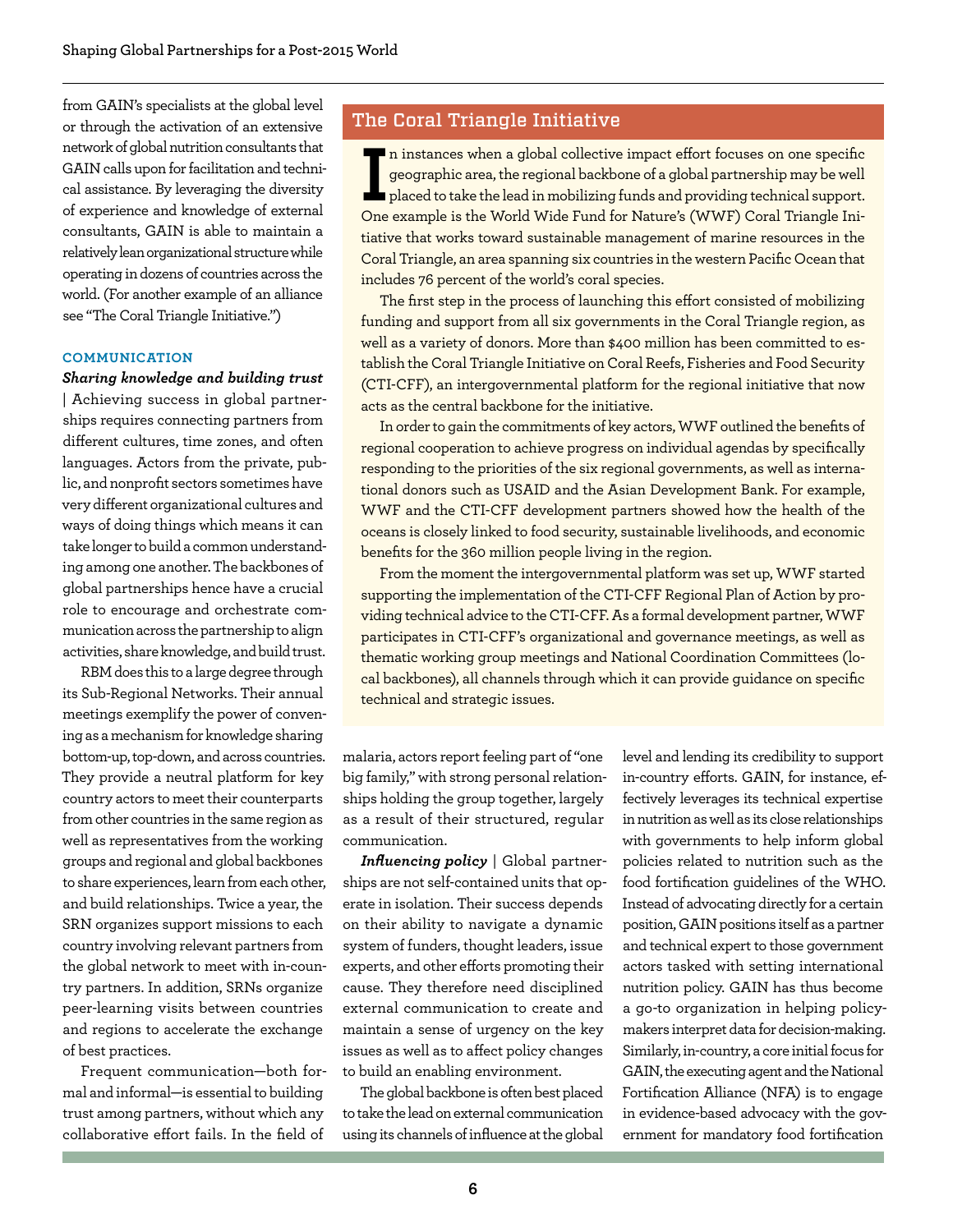legislation as the key enabling condition to achieve food fortification at scale.

Similarly, the World Economic Forum (the Forum) has effectively maintained a sense of urgency for the New Vision for Agriculture. In an effort to align partners around its initial strategy, the Forum team leveraged global platforms such as the G8 and G20 as well as its extensive relationships with multinational companies across different sectors. Today, the New Vision for Agriculture continues to advocate on behalf of smallholder farmers around the world and the more than 870 million people who remain chronically hungry and undernourished.

Regional backbones also have a role to play in maintaining momentum. As part of the New Vision for Agriculture, the Forum helped incubate the regional backbone Grow Africa as a response to tremendous demand from countries in Sub-Saharan Africa interested in replicating the success of Tanzania's agricultural corridor program, SAGCOT .**2** Through its participation in global and regional agricultural forums, Grow Africa seeks to increase the visibility and viability of investment opportunities in African agricultural value chains. To date, the platform has secured more than \$5 billion in investment commitments, and supports efforts in nine countries. Coordinated by the Africa Union, the New Partnership for Africa's Development (NEPAD) and the Forum, Grow Africa connects pioneering governments, businesses, investors, smallholders, and development partners to align on common goals and commitments. Beyond convening investors, government representatives and agri-businesses at their annual investment forum, the platform has recently launched an annual report documenting private sector commitments, investments, and accomplishments in improving African agriculture in the participating countries. This report helps to hold companies and organizations accountable for their commitments in the region and showcases them for others to follow.

#### **STRONG GOVERNANCE**

*Ensuring legitimacy and effective linkages* | While strong governance is an important aspect of any collective impact effort, the multiple backbone structures required in global partnerships necessitate heightened attention. A carefully designed governance structure is the fundamental building block of a global partnership and a critical ingredient for meeting post-2015 development goals. At the center of the structure is the global backbone that requires strong legitimacy as the expert coordinator and must be recognized as representing the interests of all partners.

RBM provides an effective model for designing governance bodies across the backbone infrastructure with strong linkages among the different levels. (See "Multi-Layered Governance Model.") At the global level, RBM's Board is made up of 20 voting members and is primarily responsible for setting the strategic direction of the partnership, approving its work plans and budgets, as well as providing oversight of the global Secretariat (backbone). Its members include representatives of academia, malaria endemic countries, foundations, multilaterals, NGOs, OECD donors, and the private sector. Most importantly, malaria endemic countries are duly represented on the board, thus ensuring that decisions

made at the global level are grounded in local realities and priorities.

At the regional level, RBM's Sub-regional Networks are governed by steering committees whose co-chairs regularly report to RBM's Board. They are primarily responsible for reviewing and approving the country roadmaps. SRN's steering committees are made up of regional representatives from all main constituencies, the hosting organization, as well as the national program managers of each malaria endemic country of the region. This ensures that regional specificities and country contexts are being taken into account in the decision-making process. SRNs receive their core funding from RBM for staff costs and regional convenings and technical assistance, which reinforces accountability and alignment with the Global Malaria Action Plan.

At the country level, the ministry of health typically coordinates the collective of international and local donors and actors around the national malaria programs by convening them on a regular basis to share information, align plans and activities, reach consensus, and review progress. The local backbone sets up technical committees with specialists from different areas such as diagnosis, vector control, and malaria in pregnancy. These agree on tasks to be performed and monitor implementa-

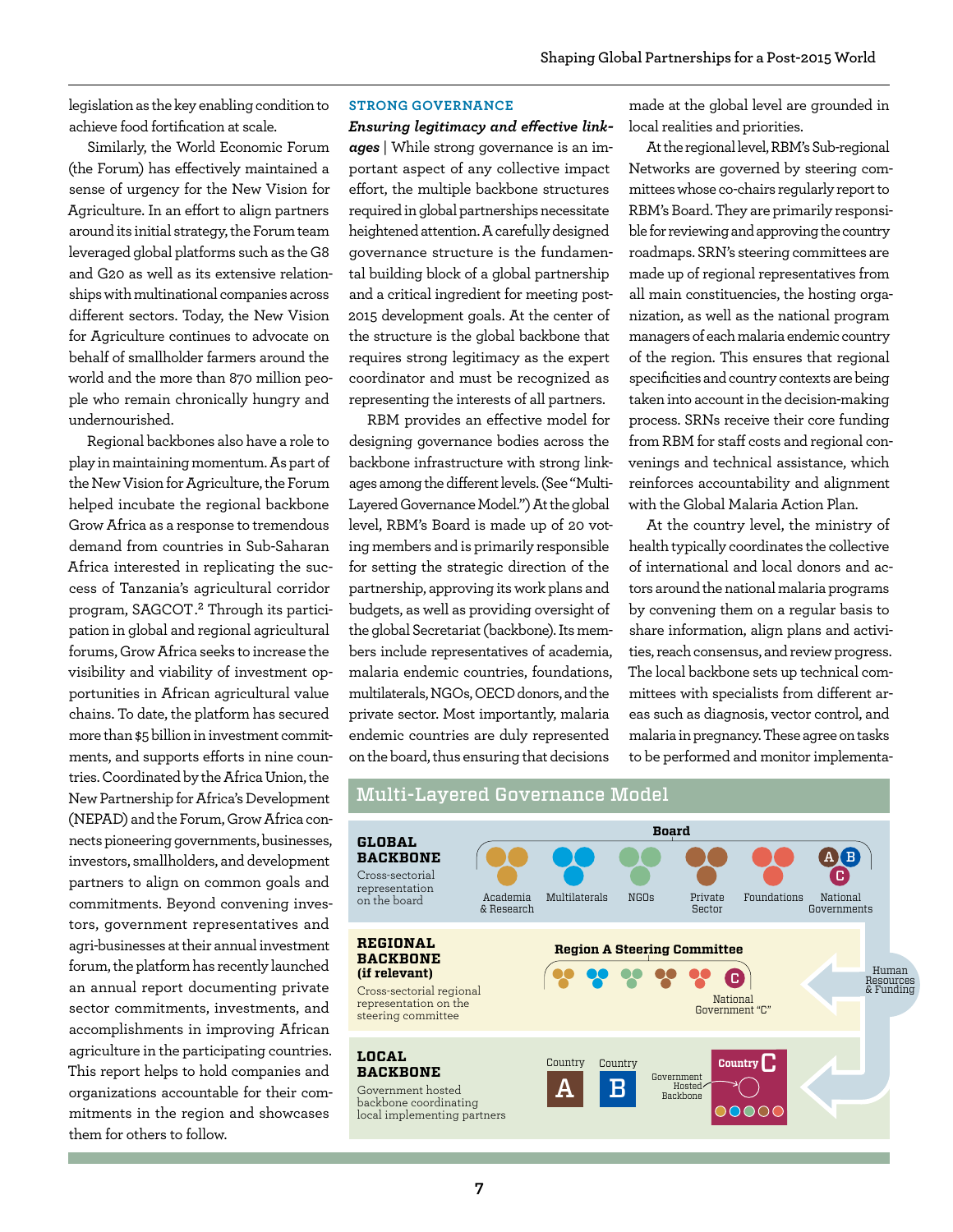tion in their respective thematic areas. RBM links to the in-country collective through the SRN missions and meetings and the malaria focal points of each organization.**<sup>3</sup>**

Local ownership of the in-country backbone is critical to ensuring buy-in and the long-term viability of the partnership. In the field of malaria, having the ministry of health take the lead role in-country is essential to integrating malaria within the broader national health agenda, thus gaining access to key resources, and supporting a system-level approach to national health.

Governance is of course closely tied to funding flows. GAIN maintains strong oversight of the NFAs it has helped set up by continuing to support grants to executing agents including allocations for the NFA. Executing agents receive on average between \$1.5 million and \$3 million over 2.5 to 5 years to help set up the NFA and to promote and guide local food fortification until the partnership is well established and the government and private sector take full ownership.

The NFAs themselves are set-up to strengthen their legitimacy and build local ownership. The chairperson of the NFA is elected by the broader membership to guide strategies and to call meetings on behalf of the partnership. Similarly, the working group leaders are all selected by popular vote and each is responsible for coordinating an execution plan around the high level goals set by the NFA membership. The executing agent simply plays a facilitative role in this process. Over time, the local backbone role is being taken over by the relevant ministry to transition to full local ownership.

### **LESSONS FOR LEADERS AND FUNDERS**

With significant gaps in the achievement of the Millennium Development Goals imminent, the status quo cannot be the path forward. The problems facing our world and our communities are too massive and too complex for sub-scale and siloed approaches. Complex development problems will not be solved without systemic

and dynamic global partnerships.

Leaders and funders focused on a post-2015 development agenda need to embrace this complexity in shaping global partnerships. They need to understand what works in designing and executing global partnerships and incorporate that knowledge into pragmatic structures and processes. And they need to connect global funding and expertise with local resources, implementation capacity, and ownership—all essential for making progress toward our shared goals.

While many existing global partnership leaders successfully use a sub-set of the key building blocks of the architecture described above, we have yet to see any global collaborative effort that has an effective backbone structure across all levels of cooperation. Challenges have included the lack of a workable shared measurement system to foster alignment and shared learning among the partners, and a frequent disconnect between the global level and local implementation.

Just as leaders of global partnerships can improve strategy and execution, funders need to acknowledge the critical role of the backbone structure and provide ongoing support to its development. This includes the governments of implementing countries that in most cases host the local backbone. While it's no question that building the right backbone structure requires funding, many funders still hesitate to spend on infrastructure, instead linking their funds directly to programs. In reality, the investment needed to maintain backbone architecture is often insignificant compared to the total resources that the backbone structure will help channel towards greater impact.

Consider RBM's budget of \$18 million in 2011 that supported running their secretariat, governance bodies, working groups, and four SRNs. Compared to the \$2 billion in annual total commitments for malaria control and an additional \$550 million or more in funding for R&D that RBM was directly or indirectly influencing that year, the cost of funding the RBM backbone is insignificant. While there could certainly be more done to eradicate malaria today, global malaria efforts are on track to meet the malaria community's goal of reducing malaria deaths to near zero by 2015 and, in UN Secretary-General Ban Ki-moon's words, "Roll Back Malaria has proven the power of partnerships to produce sustainable results." Yet, even in the field of malaria where we have a strong backbone system at the global and regional level, there often are inadequate financial and human resources at the country level.

The collective impact framework and the roles of the backbone across the different levels of organization offer a blueprint for diagnosing global partnerships along the key functions of strategy, measurement, implementation, and communication. With an eye toward continuous improvement, backbone leaders and funders of global partnerships have much to learn from each other. Engaging in dialogue and learning exchanges around the structure and role of the backbone can unlock insights and action that will directly impact their partnerships' effectiveness. At the same time, newly created partnerships such as 50in10 can benefit and learn from the experiences of more established partnerships about the intricacies of establishing sufficient and appropriate backbone resources.

At a time when we are discussing the shape of the post-2015 development agenda, let us seize the opportunity to build the right architecture that will empower global partnerships to achieve the transformational change we need for a better future.  $\bullet$ 

- 1 The five conditions of success for collective impact are: Common Agenda, Shared Measurement, Mutually Reinforcing Activities, Continuous Communication, and Backbone Support. See "Collective Impact", winter 2011 issue of *Stanford Social Innovation Review*, and "Challenging Change: Making Collective Impact Work", winter 2012 issue of *Stanford Social Innovation Review*.
- 2 Southern Agricultural Growth Corridor of Tanzania
- 3 In Global Fund supported countries, the Country Coordinating Mechanisms (CCMs) are an additional platform to build local ownerships and to help align partners' expectations and activities in-country.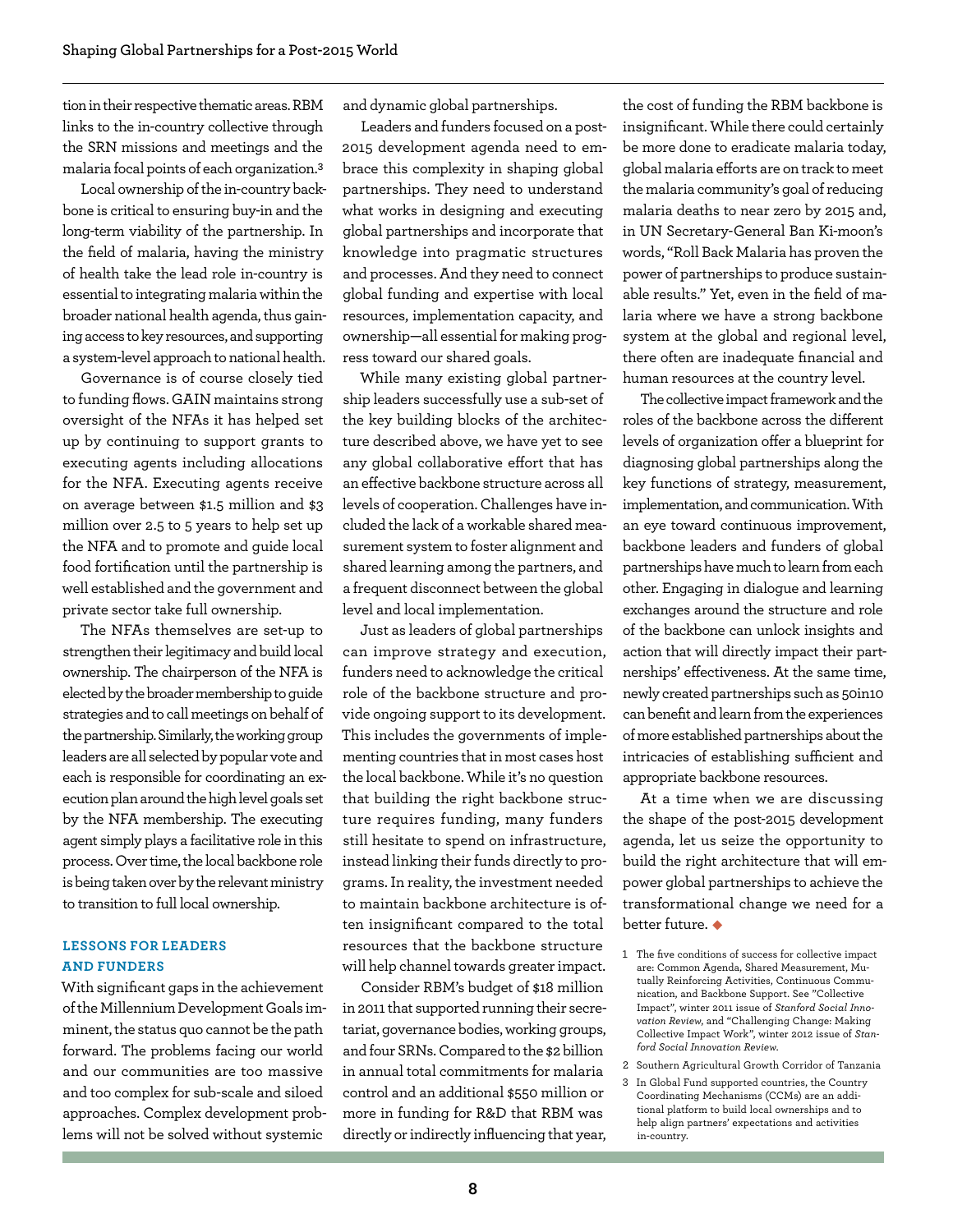## **About FS G**

FSG is a nonprofit consulting firm specializing in strategy, research, and evaluation. We help organizations discover better ways to solve social problems. FSG was founded in 2000 as Foundation Strategy Group, and today works across all sectors in every region of the globe, partnering with foundations, corporations, nonprofits, and governments to achieve social change. Learn more at **www.fsg.org**

# **About the Collective Impact Forum**

The Collective Impact Forum, an initiative of FSG and the Aspen Institute Forum for Community Solutions, is a resource for people and organizations using the collective impact approach to address large-scale social and environmental problems. We aim to increase the effectiveness and adoption of collective impact by providing practitioners with access to the tools, training opportunities, and peer networks they need to be successful in their work. Learn more at **collectiveimpactforum.org**